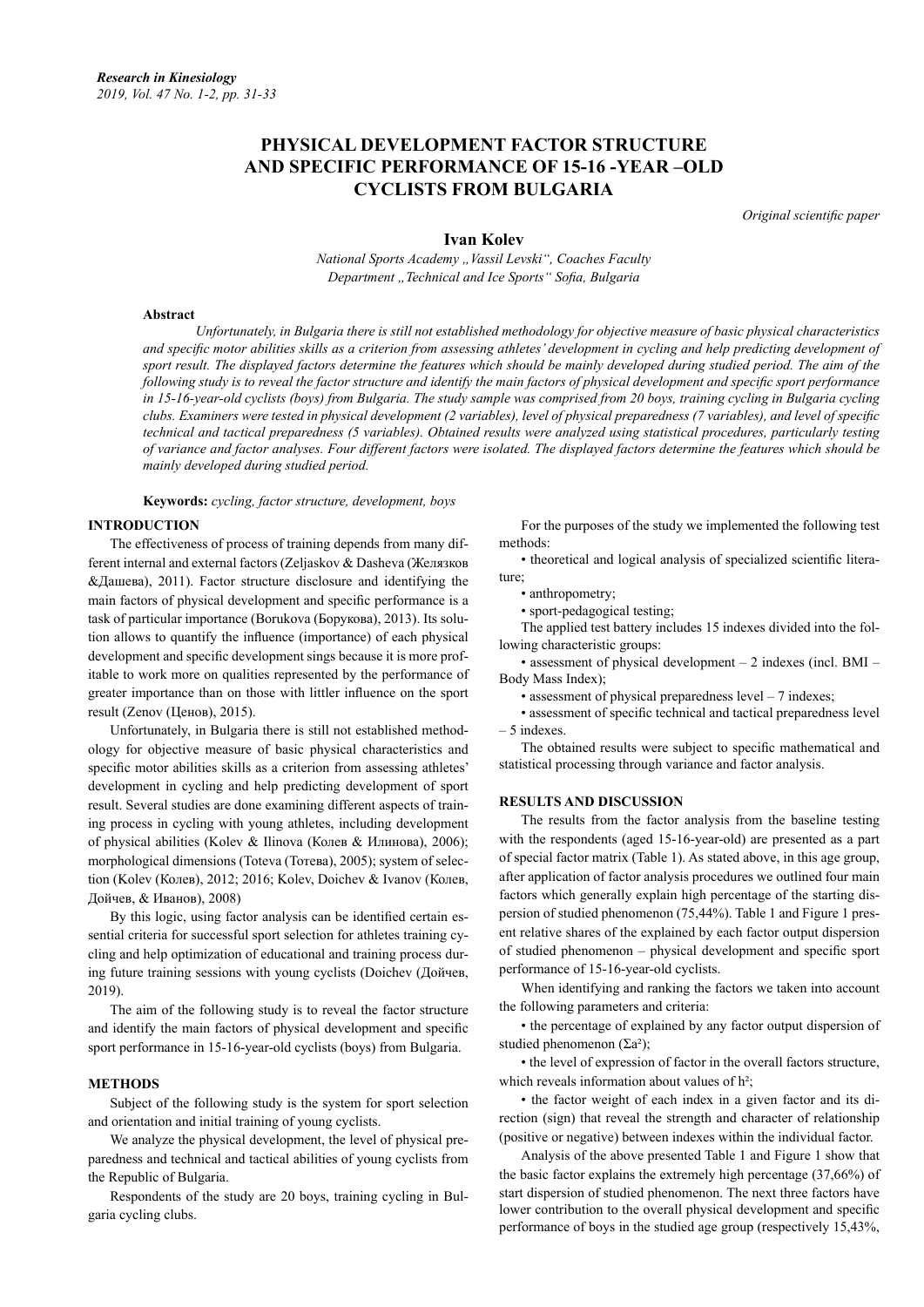### 32 *I. Kolev*

*Table 1: Physical development and specific sport performance factor structure of cyclists (15-16-year-old)*

| N <sub>2</sub> | indexes $\setminus$ factors          |          | $_{\rm II}$ | Ш        | IV       | h2     | $1-h^2$ |
|----------------|--------------------------------------|----------|-------------|----------|----------|--------|---------|
|                | 30 m - crouch start                  | 0,645    | $-0,408$    | 0,141    | $-0.119$ | 0,617  | 0,383   |
| 2.             | 30 m - standing start                | 0,653    | $-0,238$    | $-0.006$ | $-0.04$  | 0,485  | 0.515   |
| 3.             | 100 <sub>m</sub>                     | 0,851    | 0,095       | $-0,305$ | $-0.181$ | 0,859  | 0,141   |
| 4.             | $200 \text{ m}$                      | 0,878    | 0,008       | $-0,115$ | $-0,241$ | 0,842  | 0,158   |
| 5.             | $500 \text{ m}$                      | 0,88     | 0,037       | $-0.289$ | $-0,217$ | 0,906  | 0,094   |
| 6.             | $1000 \text{ m}$                     | 0,874    | $-0,222$    | $-0.074$ | $-0.183$ | 0,853  | 0,147   |
| 7.             | $2000 \text{ m}$                     | $-0,109$ | 0,034       | 0,048    | 0,419    | 0,191  | 0,809   |
| 8.             | Hand dynamometry - strong upper limb | 0.031    | 0,823       | 0,248    | $-0.013$ | 0,74   | 0,26    |
| 9.             | Hand dynamometry - weak upper limb   | $-0.525$ | 0,688       | 0,071    | 0,098    | 0,763  | 0,237   |
| 10.            | Forward body incline                 | $-0,102$ | 0,822       | 0,015    | 0,141    | 0,707  | 0,293   |
| 11.            | Standing long jump                   | $-0,771$ | 0.08        | $-0.043$ | 0,21     | 0,647  | 0,353   |
| 12.            | Vertical jump                        | $-0,797$ | 0,222       | 0,316    | $-0,063$ | 0,788  | 0,212   |
| 13.            | Height                               | $-0.255$ | 0.16        | $-0,338$ | 0,883    | 0,984  | 0,016   |
| 14.            | Weight                               | $-0.397$ | 0.32        | 0.73     | 0.37     | 0.93   | 0.07    |
| 15.            | BMI                                  | $-0,143$ | 0,136       | 0.911    | $-0.365$ | 0,999  | 0,001   |
|                | $\Sigma\alpha$ 2 (%)                 | 37,66%   | 15,43%      | 12,42%   | 9,93%    | 75,44% |         |

12,42% and 9,9%).

The first factor in the age 15-16-year-old cyclists (Figure 2) explains the high percentage of starting dispersion for respondents  $(37,66\%)$ .

The second factor (15,43%) determines the place of grip strength and body flexibility in the factor structure of physical development and specific workability of 15-16-year-old cyclists (Figure 3).

The third factor (Figure 3), the morphological factor explaining 12,42% of the initial dispersion. It can be identified as "Body Mass Index". It reveals the advantage given to boys of that age group more massive body structure.

The fourth factor (Figure 3) explains the lowest percentage of initial dispersion (9,93%). It determines the importance of cyclists' height as a factor from which depends the specific performance.

The factor analysis results can be applied as criterion for optimization of educational and training process during future training sessions with young Bulgaria cyclists.



*Figure. 1. Relative shares of explained by every factor output dispersion for 15-16-year-old cyclists.*



*Figure 2. Factor structure of physical development and specific workability of 15-16-year-old cyclists – 1st factor.* 



*Figure 3. Factor structure of physical development and specific workability of 15-16-year-old cyclists: 2nd, 3rd and 4th factors.*

## **CONCLUSIONS**

With high level of significance are so called morphological factors that reveal the importance of human body growth and body mass structure development for development in cycling sport.

The displayed factors determine the features which should be mainly developed during studied period. Efforts for raising the level of other studied signs will not have the same training effect and will not lead to significant increase in the level of specific sport performance of young cyclists.

Specific sport performance is a determining component of factor structure in the 15-16-year-old cyclists. It is known that the process of multi-annual training process in all sports are subject to rigorous methodological logic.

### **REFERENCES**

- Борукова, М. (2013). Усъвършенстване на системата за прием и контрол върху подготовката на баскетболни таланти в спортните училища в България. [Improve the system for reception and control the preparation of basketball talent in sports schools in Bulgaria. In Bulgarian]. Unpublished doctoral thesis. National sport Academy, Sofia: NSA
- Дойчев, П. (2019). Есенцията в колоезденето. [The essence of cycling. In Bulgarian]. София: Авангард Прима.
- Желязков, Ц., & Дашева. Д. (2011). Основи на спортната тренировка. [Fundamentals of sports training. In Bulgarian]. София: НСА-Прес.
- Колев, И., Дойчев, П., & Иванов, Т. (2008). Система за подбор на колоездачи-километристи във възрастта 11-12 години.[Selection system of bicyclists-kilometristi in the age 11-12 years. In Bulgarian]. Спорт & Naука, 1.

Колев, И. (2012). Система за спортен подбор на колоездачи. [System for Sports Selection of Cyclists. In Bulgarian]. София: НСА-Прес.

Колев, И. (2016). Основи на подбора и ориентацията в колоезденето